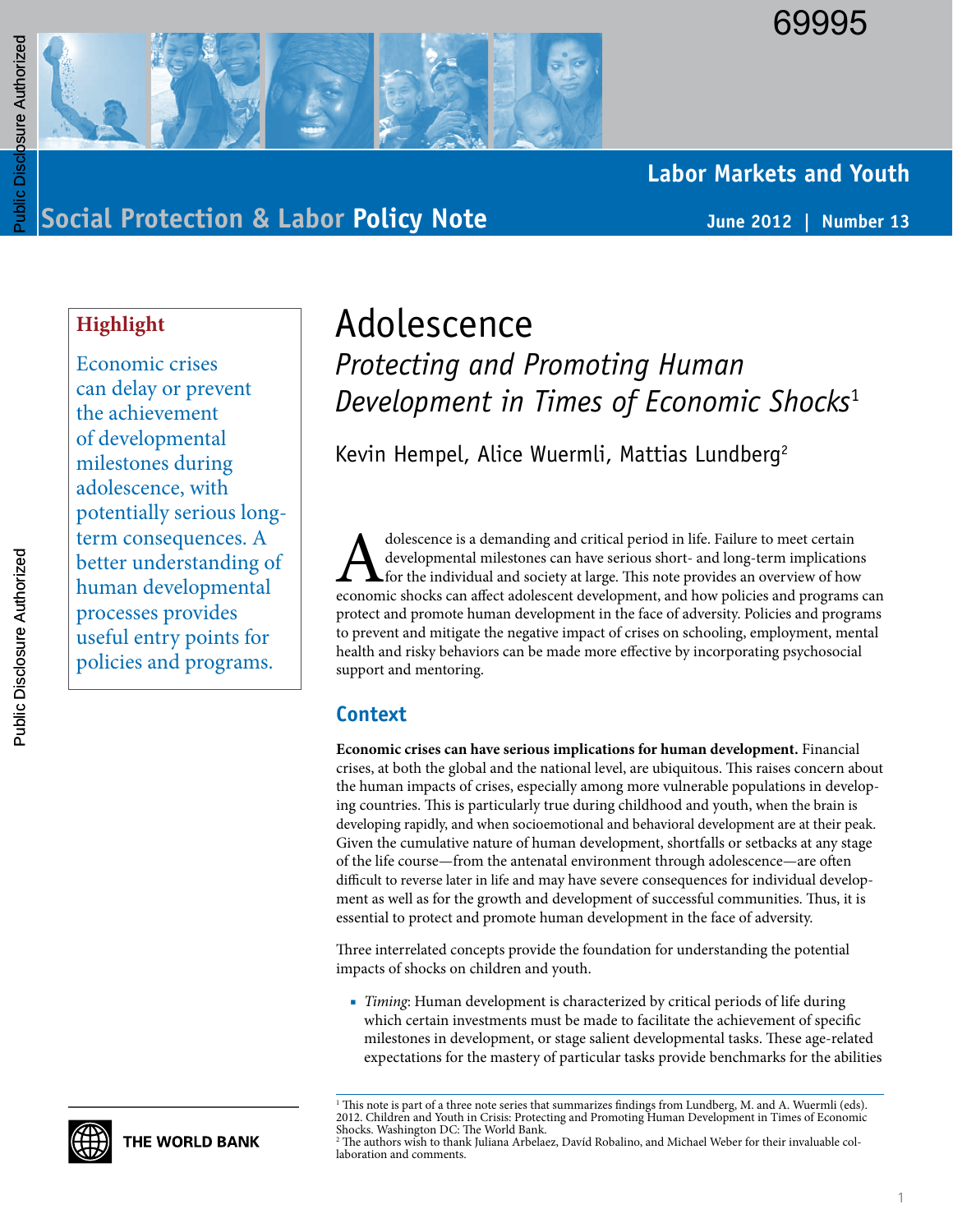that an individual should ideally master by different ages, and that are correlated with successful development and transition to subsequent stages in life. Economic crises can disrupt a young person's "normal" development by preventing or delaying the mastery of these developmental tasks at specific stages, which—if uncorrected—can have potential long term consequences.

- Context: Development in childhood and youth is influenced by diverse contexts or settings (family, peers, schools, communities, sociocultural belief systems, policy regimes, and the economy). The relative importance of these settings changes during the lifecourse. Interactions among these settings determine both the transmission of shocks such as a financial crisis to the young person's immediate environment and the impact of the shock on her development. As development is partly a function of a person's repeated interactions with her immediate environment (the proximal processes of human development), shocks can disrupt the contexts in which these processes occur, and hinder a young person's ability to develop successfully.
- *Transmission mechanisms*: There are numerous pathways through which a crisis can affect the well-being and development of a young person. Crises may be experienced directly at the individual level (through e.g. a change in aspirations and identity), or indirectly through the family, school, or other settings (through e.g. increased parental stress, parental job loss, a reduction in publicly-provided services). The developing person will experience crises through the loss in income, but also through other channels, such as psychological distress. The relevance of each particular transmission mechanism varies depending on the life stage of the person as well as on the context. Different settings may provide protective factors that prevent, mitigate or attenuate negative impacts; these factors can be a source of resilience, facilitating positive adaptive behavior on the part of the developing person.

### **Effects of economic crises on adolescents**

**Adolescence is a crucial stage in a person's development.** 

Adolescence is marked by profound physical, emotional, and social transitions; the brain undergoes significant neurological development, and cognitive and socioemotional abilities take shape. While social expectations of the precise timing of certain transitions vary across countries and cultures, all adolescents are eventually expected to make the transition to adulthood, including entering work, becoming financially independent, and starting a family. Adapting to these new roles and successfully managing this transition requires the mastery of three interrelated stage-salient tasks:<sup>3</sup>

- *Autonomy and relatedness:* As young people mature, they renegotiate their relationships with parents, peers, teachers, and other adults. Settings outside the family, such as the workplace, become increasingly important. Young people must achieve greater personal and financial independence while maintaining positive relationships with parents and other adults.
- *Identity:* The process of growing more autonomous and defining one's role in society requires that adolescents establish personal and vocational preferences and aspirations.
- *Goal setting and achievement*: The ability to define goals and plan and act strategically provides the foundation for subsequent growth and development.

**Economic crises can impair healthy adolescent development.** Crises affect the opportunities and support structures available to adolescents to develop the cognitive, socioemotional, and behavioral competencies needed to master the stage-salient tasks. In particular, crises can lead to:

*Limited and unpredictable employment opportunities.* Youth employment tends to be more vulnerable to economic crises than adult employment.4 Young people are often engaged in temporary and unprotected work—such as seasonal, temporary, and part-time jobs—or in sectors particularly vulnerable to economic fluctuations, such as construction. By constraining employment opportunities, as well as the availability of other entry points into the labor market, such as internships and apprenticeships, economic shocks affect the process of acquiring necessary skills, work experience, and achieving financial autonomy. Worsening labor market conditions can also affect adolescents' expectations, vocational identity, and personal goals, as the context and perceived likelihood of achieving them may change dramatically.

*Loss of parental employment and income, and deterioration of family dynamics.* The threat or realization of losing income or assets can lead to anxiety among parents, which is then transmitted to adolescents through parents' emotions and behaviors.5 For example, the quality of parenting can be negatively affected, impairing the development of adolescents' autonomy and ability to form relationships. Impaired family dynamics are linked to mental health problems and heightened incidence of risky behaviors. Research also shows that adolescents who perceive economic stress within their families have lower self-expectations for the future.

<sup>&</sup>lt;sup>3</sup> See for example Roisman et al. 2004. "Salient and Emerging Developmental Tasks in the Transition to Adulthood." Child Development 75 (1): 123–33.; Crockett, L., and R. K. Silbereisen. 2000. Negotiating Adolescence in Times of Social Change. Cambridge, UK: Cambridge University Press.<br><sup>4</sup>See for example Choudhry, M., E. Marelli, and M. Signorelli. 2010. "The Impact of Financial

of Economics, Università di Perugia: Perugia, Italy; Verick, S. 2009. "Who Is Hit Hardest during a Financial Crisis? The Vulnerability of Young Men and Women to<br>Unemployment in an Economic Downturn." Discussion Paper 4359,

<sup>5</sup> See for example Conger, R. D., and G. H. Elder. 1994. Families in Troubled Times: Adapting to Change in Rural America. New York: Aldine de Gruyter; Conger, R. D. et al. 1992. "A Family Process Model of Economic Hardship and Adjustment of Early Adolescent Boys." Child Development 63 (3): 526–41.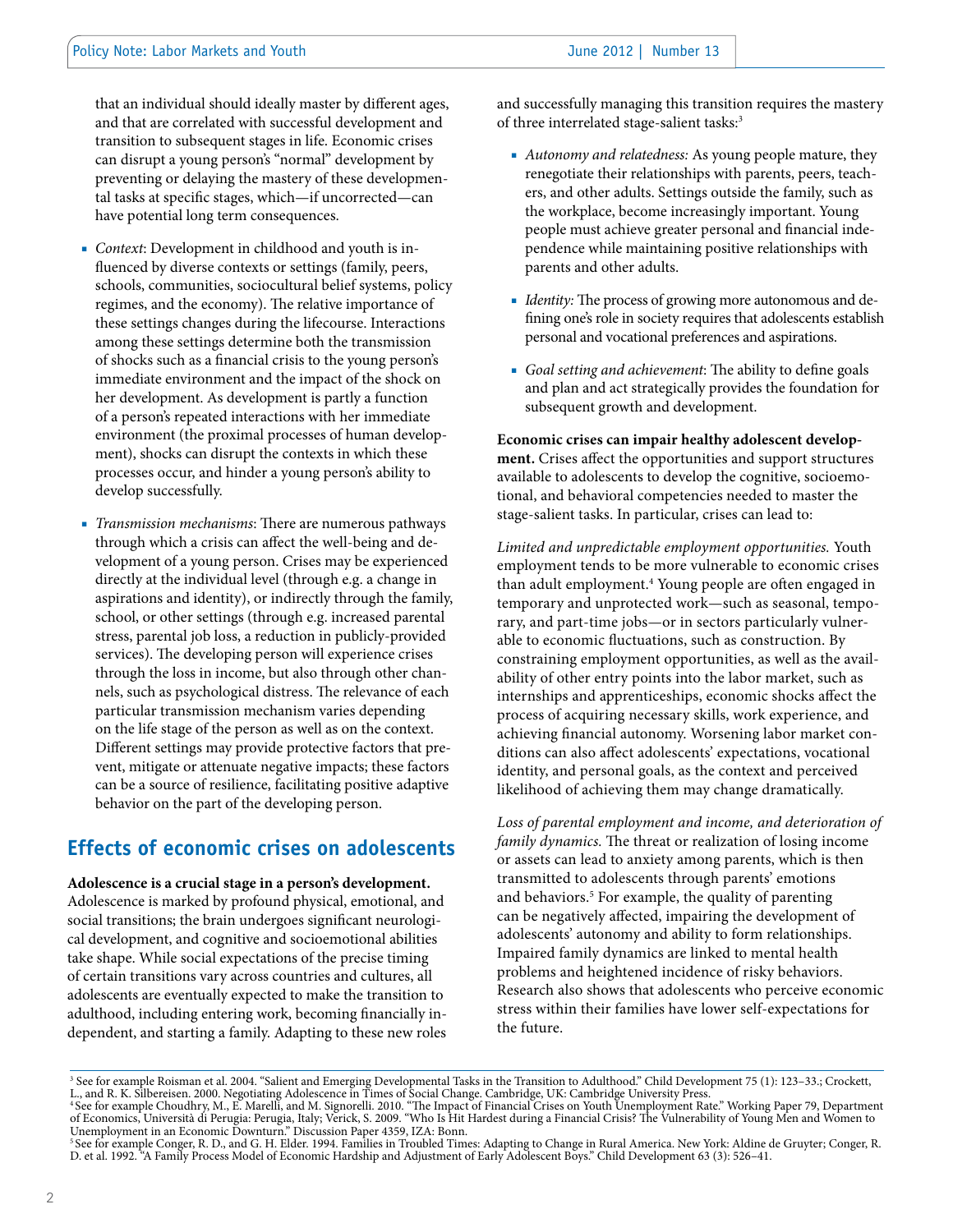*Changes in the availability of adult role models outside the family.* Crises may not only affect intrafamily dynamics, but also the availability of and interactions with positive role models in the school or community. Lower public expenditure can adversely affect the quality as well as quantity of schooling, while supervised extracurricular activities and out-of-school programs are often discontinued. These reduce the availability of positive adult mentoring relationships, restricting the support and guidance available to adolescents in mastering their developmental tasks.

In addition to these disruptions in their immediate environment, adolescents are more aware than younger children of the impact of shocks on socioeconomic status, and they may perceive economic pressures and stigma more directly. This can lead to additional difficulties with psychosocial adjustment, and influence their self-esteem, identity, future orientation, and efficacy beliefs.

**The failure to master critical tasks can have negative implications for adolescent development.** Failure to achieve stage-salient developmental tasks can jeopardize other life outcomes. Although there is considerable heterogeneity across individuals, crises can have particularly negative consequences in the following areas:

- *Schooling & Employment*: Contrary to the experience of idiosyncratic shocks, such as parental job loss, there is no compelling evidence that young people leave school during aggregate crises to work and support the household.<sup>6</sup> Young people have fewer job opportunities in a crisis; this decreases the perceived returns to entering the labor market relative to remaining in school. On the other hand, diminished opportunities for employment can severely affect those young people who do try to enter the labor market. Early un- and underemployment is known to have serious long-term effects on future employment and lifetime income, and these young people often fail to catch up when the economy rebounds.7
- *Mental health*: By altering their relationships, identity, and goals for the future, unexpected life events can affect adolescents' physical and mental health. 8 Difficulty in the labor market may lead to hopelessness and lower self-esteem, especially for young people who are in the process of forming occupational identities. In fact, unemployment experienced at early ages is associated with stress, depression, and illness later in life. Mental health problems during youth can also lead to lower educational

achievement, increased substance abuse, violence, and risky sexual behavior.

■ *Risky behavior*: Economic adversity and its effects on the adolescent and her immediate environment may lead to greater risk taking, although this response is by no means universal.9 Crises can diminish the quality of parenting, which in turn may increase the likelihood for delinquency among youth. Similarly, stress and mental health problems have been associated with risky sexual activity. But while young people who experience severe stress are more prone to substance abuse, an income shock that decreases disposable income can decrease the consumption of alcohol, tobacco, and drugs.

## **Policy implications**

**The choice of policies and programs to protect and promote adolescent development in times of economic stress will depend on the transmission mechanisms at play**. The different pathways by which a crisis affects adolescents provide a variety of *entry points* for programming and policy. In addition to targeting the young person directly in an attempt to mitigate negative outcomes, interventions may also target the family and other influential settings such as the school and the community. Since intervening in one particular setting may sometimes be difficult or expensive, it is important to consider the potential *substitutability* of different settings in which one might achieve similar outcomes. For example, instead of reaching individual families to support quality parenting, it may be possible to intervene in a training or work context where many youth can be reached at once.

**Support the school to work transition.** Interventions can provide transfers directly to a young person conditional on his or her attending school, receiving training, holding an internship, or participating in some sort of mentoring or coaching program. In addition to protecting enrollment, these programs can simultaneously provide short-run income support and improve mental health.10 Young people who find themselves in a difficult labor market will be more willing to engage in training to increase their skills. Comprehensive programs, such as JobCorps in the United States or the Jóvenes model in Latin America, which combine technical training with on-the-job training through internships or apprenticeships and mentoring, have been shown to be comparatively effective. In this context, strengthening efficacy beliefs, that is, the belief that one is able to set goals, plan

opment Policy Review 29 (5): 527–46.; Scarpetta, S., A. Sonnet, and T. Manfredi. 2010. "Rising Youth Unemployment during the Crisis: How to Prevent Negative Long-Term Consequences on a Generation." Social, Employment, and Migration Working Paper 106, OECD: Paris.

<sup>6</sup> See for example Cunningham, W., and J. Bustos-Salvagno. 2011. "Shocks, Child Labor, and School Dropouts in Argentina." Mimeo. World Bank; McKenzie, D. 2003. "How Do Households Cope with Aggregate Shocks? Evidence from the Mexican Peso Crisis." World Development 31 (7): 1179–99.<br><sup>7</sup> See for example Duryea, S., and M. Morales. 2011. "Effects of the Global Financial Crisis

<sup>8</sup> See for example Das, J. et al. 2007. "Mental Health and Poverty in Developing Countries: Revisiting the Relationship." Social Science and Medicine 65: 467–80.;

Bell, D., and D. Blanchflower. 2010. "Young People and Recession: A Lost Generation?" Working Paper. Dartmouth College.<br>º Chassin, L., A. Hussong, and A. Beltran. 2009. "Adolescent Substance Use." In Handbook of Adolescent

<sup>10</sup> See for example Filmer, D., and N. Schady. 2009. "School Enrollment, Selection, and Test Scores." Policy Research Working Paper 4998, World Bank, Washington, DC; Baird, S., J. de Hoop, and B. Ozler. 2011. "Income Shocks and Adolescent Mental Health." Policy Research Working Paper 5644, World Bank: Washington, DC.